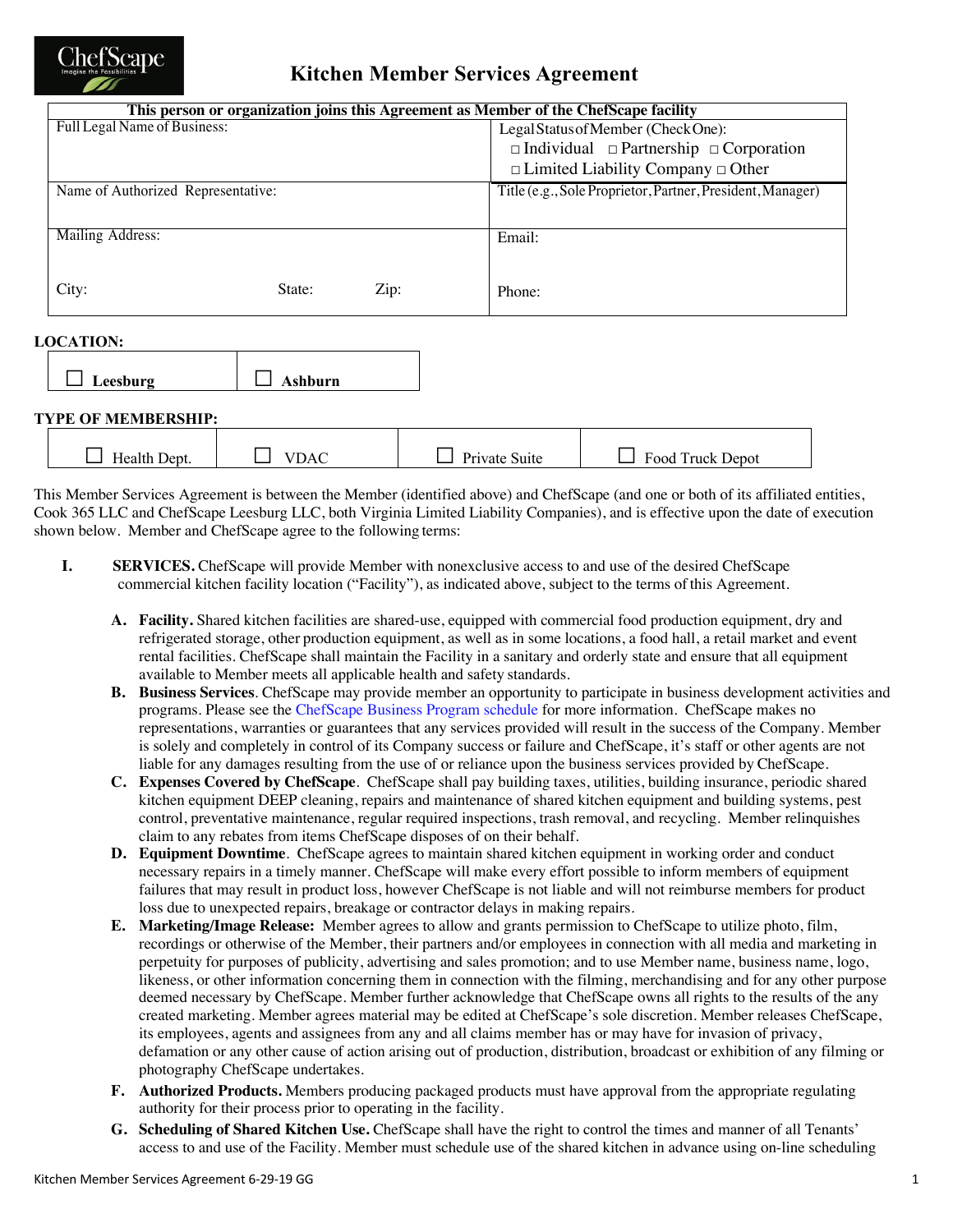system.

## **II. PAYMENT TERMS.**

- **A. Billing of hours.** Shared Kitchen Scheduled hours are billed on time in/time out or 90% of booked hours, whichever is greater.
- **B. Invoicing**. With the exception of Kiosk+Suite Combo charges, ChefScape will invoice members on the FIRST (1st) of each month for all regular monthly fees and charges accrued from the 1st to the 30th/31st of the preceding month. ChefScape accepts **Automated Electronic Payments only, including "Automated Clearing House" (ACH) and "Credit" (Card) transactions via our billing platform, The Food Corridor.** Upon execution of the member services agreement, members are required to create an account on The Food Corridor billing platform to enter your form of payment. **Invoices are due on the FIFTH (5th) of each month and will be automatically drafted via ACH or charged to the credit card on file.** Any additional bags of rags, dishwashing services, one off services, fees, fines, short term or specialized equipment requests will be immediately invoiced and drafted or charged through the Food Corridor. **All payments will be subject to a platform processing fee charged by The Food Corridor. Member shall have access to and utilize the facility and services according to the terms attached to this agreement as Exhibit A.**
- **C. Invoice Dispute.** If there is a dispute regarding the amounts shown as billed on any invoice, this must be brought to the attention of ChefScape management prior to the 5<sup>th</sup> of each month.
- **D. Delinquent Accounts.** A late fee of 5% of the amount due will be assessed on all accounts in excess of 5 calendar days past due. Accounts in excess of \$500 or 15 days in arrears will result in suspension of kitchen use until such time as Accounts are brought current and/or suitable arrangements are made with ChefScape Management. Accounts 30 days in arrears will result in cancellation of this agreement. Upon notice of cancellation being issued (via email) to member, Member will be given 3 days to remove all user equipment. Any remaining user equipment in facility beyond this point will become property of ChefScape Leesburg, LLC. This contract will automatically renew monthly unless 30 days' written notice is received by ChefScape Management from Member.
- **III. MEMBER DUTIES.** Member agrees to the following in its use of the Facility under this Agreement:
	- **A. Member Prerequisites.** Prior to utilizing the facility, Member will have completed the *Documentation Checklist,*  attached to this this Agreement as **Exhibit C** and provided appropriate documentation to Facility Management.
	- **B. Policy & Procedure Manuals.** Member agrees to comply with the *Member Policies and Operating Procedures*, attached to this Agreement as **Exhibit B**. ChefScape reserves the right to amend any or all Policies at any time upon reasonable written notice to Member. If Member or member employees violate these Policies, ChefScape may impose a fine upon Member and upon repeated violation, ChefScape may, in its discretion, terminate this Agreement.
	- **C. Contact Information.** Member affirms that the identification, address and contact information stated at the beginning of this document is current and correct. Member agrees to keep ChefScape informed of any changes in Member's legal identity, address or other contact information.
	- **D. Security.** Member agrees that ChefScape assumes no responsibility for the loss or theft of any product, equipment, supplies or personal property the Member brings for their use in the facility. Member agrees to be held to the security protocol in the *Member Policies and Operating Procedures,* attached to this Agreement as **Exhibit B.**
	- **E. Food, Ingredients, and Equipment Safety and Sanitation.** Members and their employees are required to successfully complete the ChefScape Facility Orientation & Training before using the Facility. Member employees must complete training within the 1<sup>s</sup> month of their employment. It is the responsibility of the Member to arrange this training at the convenience of Facility Management.
	- **F. Product Labeling in ChefScape Market.** For purposes of publicity, advertising and sales promotion Member agrees to place a "Made at ChefScape" image (provided by ChefScape) on all products sold in the ChefScape Marketplace. This cooperative marketing does not imply or grant member shareholder status in ChefScape, nor does it imply the member company is a partner or a subsidiary of ChefScape or any future parent or shareholding entity. Additionally, use of images does not confer to ChefScape any part in the member's business ownership or rights to its trademarks and logs, beyond the use of such by ChefScape for marketing and advertisement during the Member's term at ChefScape.
	- **G. Worker Safety.** Member agrees to ensure that Member and its employees observe proper safety procedures while using the Facility. All Member employees must have registered with the Facility Manager and provided contact information in case of emergencies before being authorized to operate in ChefScape. No persons under 18 are allowed in Production Areas.
	- **H. Right of Inspection.** ChefScape Management retains the right to enter and inspect member operations at any time during use of the Facility.
	- **I. Product Liability Insurance.** Each Member will maintain the required insurance coverage as set forth in the *Documentation Checklist,* attached to this agreement as **Exhibit C.**
	- **J. Limitation of Liability.** Member agrees that any and all claims involving ChefScape are strictly subject to the following limitations: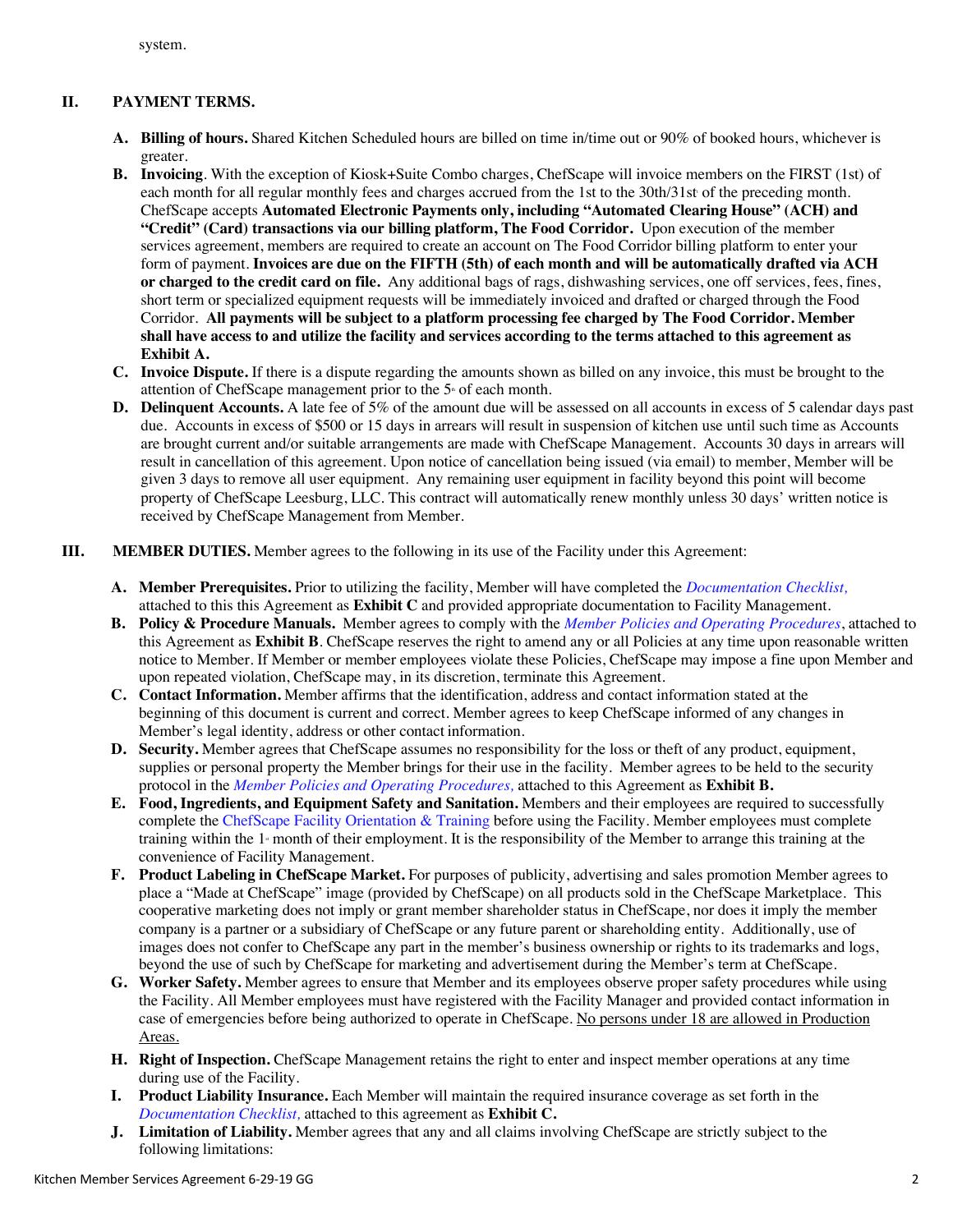- (a) **Liability.** ChefScape, (including its affiliated entities, Cook 365 LLC, DBA ChefScape and ChefScape Leesburg, LLC) shall not be liable for any damage to either person or property sustained by the user or by any third party arising in any way out of the Member's use, operation, occupancy of any ChefScape premises, or sale or distribution of any product manufactured on the premises. The Member covenants and agrees to indemnify, defend, and hold harmless Cook 365 LLC, DBA ChefScape and ChefScape Leesburg LLC, and their members, partners and employees from all claims, costs, and liability arising from or in connection with damages, injuries to persons (including death), or property in, upon, or about the ChefScape premises, or any portions thereof, or resulting from the sale, distribution, and use of any product manufactured by the Member on the ChefScape premises.
- **IV. HOLD HARMLESS.** ChefScape shall not be liable for any damage, theft, injuries, or death caused by member's or member's employees' or agents' negligence or willful wrongdoing, or for the wrongdoing or negligence of other members or their employees, but shall only be liable to member for intentional wrongdoing of ChefScape or its employees. Member shall, at its sole expense, promptly observe and comply with all statutes, laws, ordinances, rules, regulations, orders and requirements of all governmental, quasi-governmental or regulatory authorities applicable to the Premises and the conduct of its business. Member hereby agrees to defend, indemnify and hold ChefScape and the Property Owner harmless from and against any and all costs, damages, expenses, and liabilities (including reasonable attorney's fees) arising out of or related to any breach of this agreement.
- **V. CONFIDENTIALITY.** Member and ChefScape agree and acknowledge that the Facility is a shared-use facility. The Parties further acknowledge and agree that the Member's operation may involve the use of proprietary information that is owned and used exclusively by the Member and shall remain confidential for the protection of Member's business ("Confidential Information"). Member acknowledges and agrees that other Members may also have Confidential Information that applies to their own business. Member shall respect other Members and make reasonable efforts not to share or make easily available any information learned from other Members that can be considered Confidential. Any spying or deliberate intrusion into Others' Confidential Information is grounds for terminating this Agreement. Member and ChefScape acknowledge and agree that Member's Confidential Information may be disclosed to ChefScape for the sole purpose of providing product authorization, training, marketing/advertising or Business Services to Member. Member shall take care to inform ChefScape whenever Member is disclosing Confidential Information to ChefScape. ChefScape shall make all reasonable efforts to prevent disclosure of Member's Confidential Information to any third party.

Confidential Information does *not include* information that is already known to ChefScape, to the public or to any third party beyond Member's control, or obtained by Member from an independent source or otherwise developed independently from the Member. This agreement does not cover any disclosure required by applicable law or regulation.

- **VI. TERMINATION.** This Agreement shall automatically renew on the one (1) year anniversary of its execution for shared kitchen members and on the six (6) months anniversary of its execution for Food hall Kiosk Members unless terminated as provided in this Section. Member's obligations pursuant to Section H (Confidentiality) of this Agreement and any financial obligation to ChefScape shall survive the termination of this Agreement.
	- **A. Modification of Terms**. ChefScape may, in its discretion, modify the terms of this Agreement upon renewal, or upon a 30-day notice to Member, and may require Member to execute a new version of this Agreement as a condition of renewal.
	- **B. Voluntary Termination**. This Agreement may be terminated at any time by either ChefScape or by a Health Department, VDAC or Food Truck Depot Member upon thirty days (30) written notice to the other party. Suite and Food Hall Members are subject to the termination terms as set forth in *Kitchen Member Billing and Payment Terms*, attached to this Agreement as **Exhibit A**
	- **C. Breach or Default.** Member must cure any violation, breach, or failure to keep or perform any conditions of this Agreement, or its Exhibits within three (3) days after receiving written notice of such from ChefScape Management. If more than three (3) days pass without any corrective action taken by the Member, ChefScape may, in its sole discretion, terminate this Agreement.
	- **D. Member Property.** Upon termination, Member shall remove all of Member's property from the Facility within three (3) days of notice by email. If Member's property is not promptly removed, ChefScape may enter, take possession of and remove Member's property, disposing of it as it sees fit. Should ChefScape elect to store such property, Member shall be liable to ChefScape for a reasonable storage cost for any property removed.
	- **E. Updated Address –** Member acknowledges that upon termination of their membership ChefScape will contact any and all regulatory agencies and notify them of the termination of membership.

### **VII. MISCELLANEOUS PROVISIONS.**

**A. Jurisdiction and Venue.** Any disputes regarding this Agreement shall be resolved in the courts of Loudoun County, Virginia, and according to the laws of Virginia.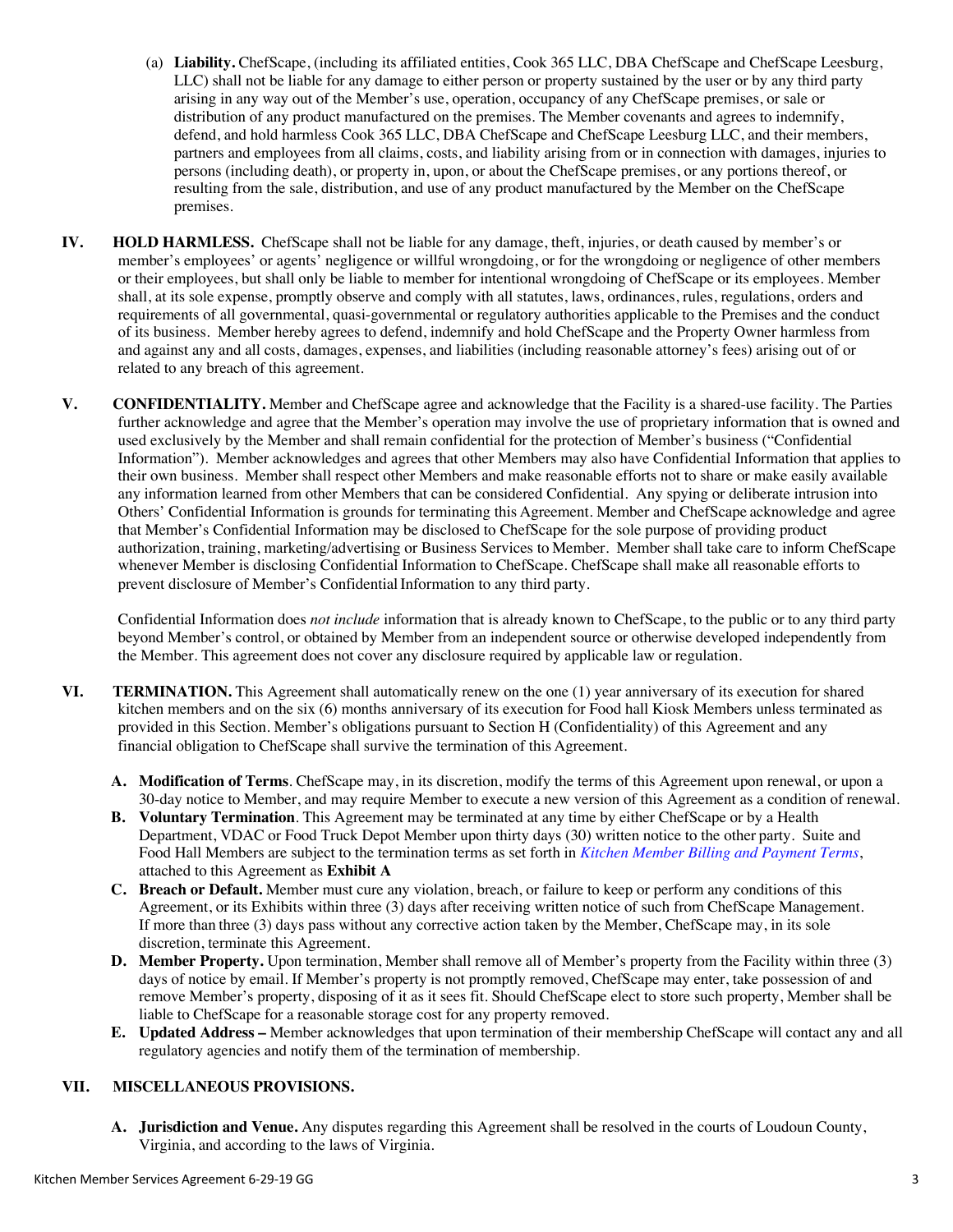- **B. Relationship of Parties.** This Agreement shall not be construed to form a partnership or any other business association between the Parties other than independent parties to a contract. Member, its officers, agents and employees are not employees or agents of ChefScape.
- **C. No Oral Modification.** This Agreement may only be modified in writing signed by the parties.

This Agreement is executed this date:\_\_\_\_\_\_\_\_\_\_\_\_\_\_\_\_\_\_, by the duly authorized representative of each party.

\_\_\_\_\_\_\_\_\_\_\_\_\_\_\_\_\_\_\_\_\_\_\_\_\_\_\_\_\_\_\_\_\_\_\_\_\_\_\_\_ Legal Name of Member's Business

By:\_\_\_\_\_\_\_\_\_\_\_\_\_\_\_\_\_\_\_\_\_\_\_\_\_\_\_\_\_\_\_\_\_\_\_\_\_ Print Name:\_\_\_\_\_\_\_\_\_\_\_\_\_\_\_\_\_\_\_\_\_\_\_\_\_\_\_\_\_\_\_\_\_

Signature of Business Owner/Authorized Representative

Title: \_\_\_\_\_\_\_\_\_\_\_\_\_\_\_\_\_\_\_\_\_\_\_\_\_\_\_\_\_\_\_\_\_\_\_\_\_\_

 $By:$ Signature of ChefScape Facility Manager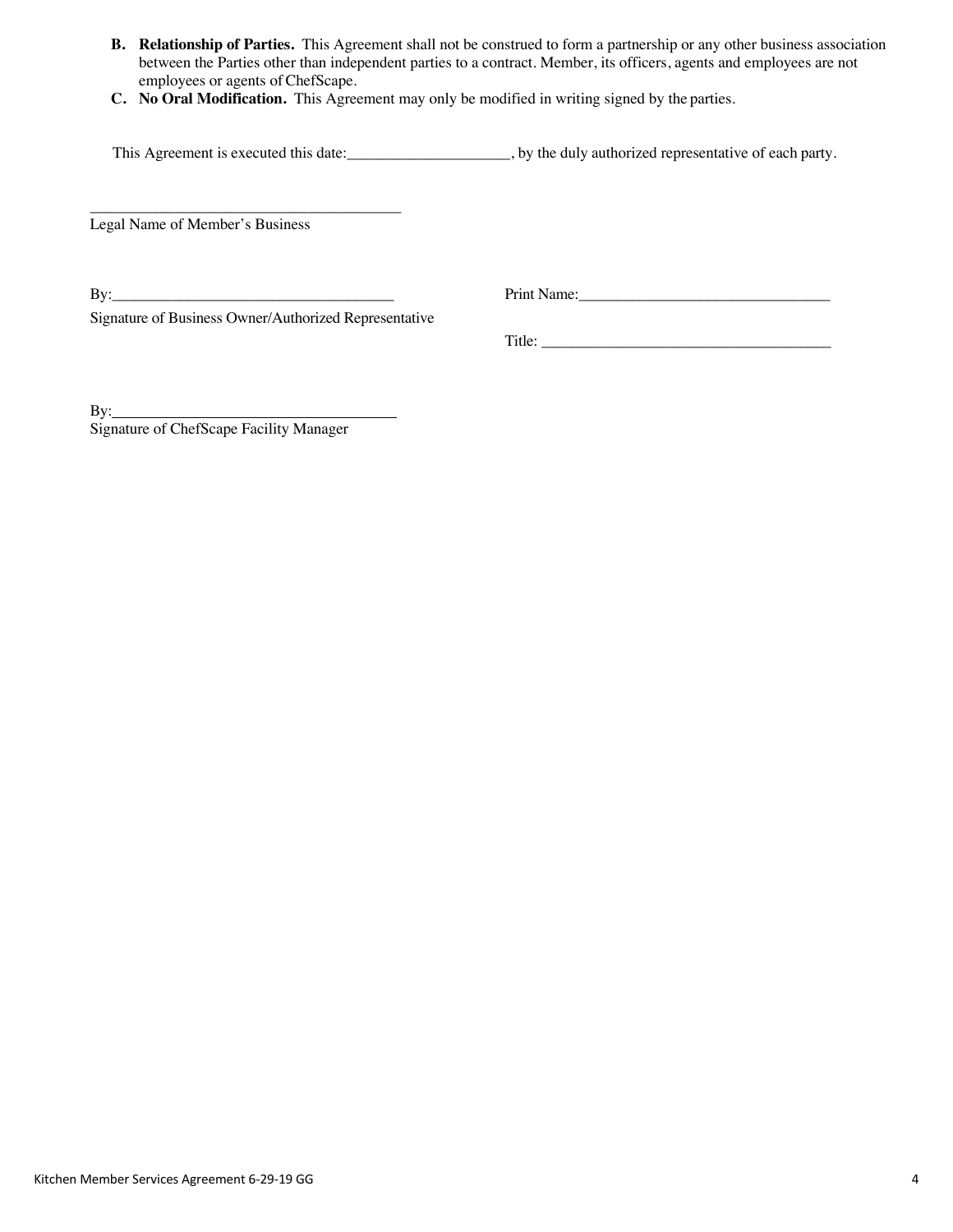# **Member Billing & Payment Terms**



### **Exhibit A**

In accordance with the executed ChefScape Member Services Agreement, member agrees to pay the following fees:

**Annual Membership Dues:** \$600, paid semi-annually (\$300 every 6 months) PLUS

## **Select Type of Membership / Monthly Minimal Commitment:**

|                               | $\Box$ Health Dept: \$250.00 Per Mo. $\Box$ Business Center: \$75.00 Per Mo. | $\Box$ Private Suite: \$ |
|-------------------------------|------------------------------------------------------------------------------|--------------------------|
| $\Box$ VDAC: \$150.00 Per Mo. | $\int$ Food Truck Depot: \$750.00 Per Mo. $\int$ Suite #:                    |                          |

#### **Enter Additional ChefScape Supplied Services:**

| Item                      | Price | Ouant | Total | Item                             | Price | Ouant | Total |
|---------------------------|-------|-------|-------|----------------------------------|-------|-------|-------|
| Dry Storage shelf         | \$60  |       |       | Cold Shelf (Leesburg VDACS Only) | \$90  |       |       |
| Dry Lockable Storage Rack | \$175 |       |       | Cold Shelf (Ashburn Only)        | \$90  |       |       |
| 1/2 Dry Storage Cage      | \$300 |       |       | Truck Parking:                   | \$100 |       |       |
| Full Dry Storage Cage     | \$500 |       |       | Other:                           |       |       |       |
| Dishwashing Monthly       | \$300 |       |       | Other:                           |       |       |       |
| Cold Speed Rack w/ Cover  | \$100 |       |       | Other:                           |       |       |       |
|                           |       |       |       | Other:                           |       |       |       |
|                           |       |       |       | <b>Total ChefScape Services:</b> |       |       |       |

#### **Enter Additional ChefScape Supplied In-Suite Equipment:**

| Item | Price | <b>Ouant</b> | Total | Item                                       | Price | Quant | Total |
|------|-------|--------------|-------|--------------------------------------------|-------|-------|-------|
|      |       |              |       |                                            |       |       |       |
|      |       |              |       |                                            |       |       |       |
|      |       |              |       |                                            |       |       |       |
|      |       |              |       |                                            |       |       |       |
|      |       |              |       | <b>Total ChefScape In-Suite Equipment:</b> |       |       |       |
|      |       |              |       |                                            |       |       |       |

#### **\*Enter Member Supplied In-Suite Equipment List:**

| Item | Juant | Item | Juan |
|------|-------|------|------|
|      |       |      |      |
|      |       |      |      |

**\***Member supplied in-suite equipment must be reviewed and approved by ChefScape staff to ensure power requirements can be met. ChefScape is not responsible for any equipment deemed unusable and any incorrectly specified or unauthorized equipment brought in that results in damage to any part of the facility whatsoever, will billed to member for the repair.

Total Monthly Payment:  $\qquad \qquad \$$ 

Suite Security Deposit:  $\qquad \qquad \$$ 

| Semi-Annual Membership Fee: \$ |  |  |
|--------------------------------|--|--|
|--------------------------------|--|--|

**Grand Total of Todays Charges: \$\_\_\_\_\_\_\_\_\_\_\_\_\_\_\_**

\*Each operation is allowed three people per booked station within the kitchen at one time. If you spread out to additional prep stations or hotline space during your scheduled hotline use, an additional per hour amount will be assessed equal to current hourly pricing. Additional hotline hours accumulated are calculated from the first day to the last day of the month. Hours are not cumulative and re-start every month. Hours may not be "rolled" from one month to another.